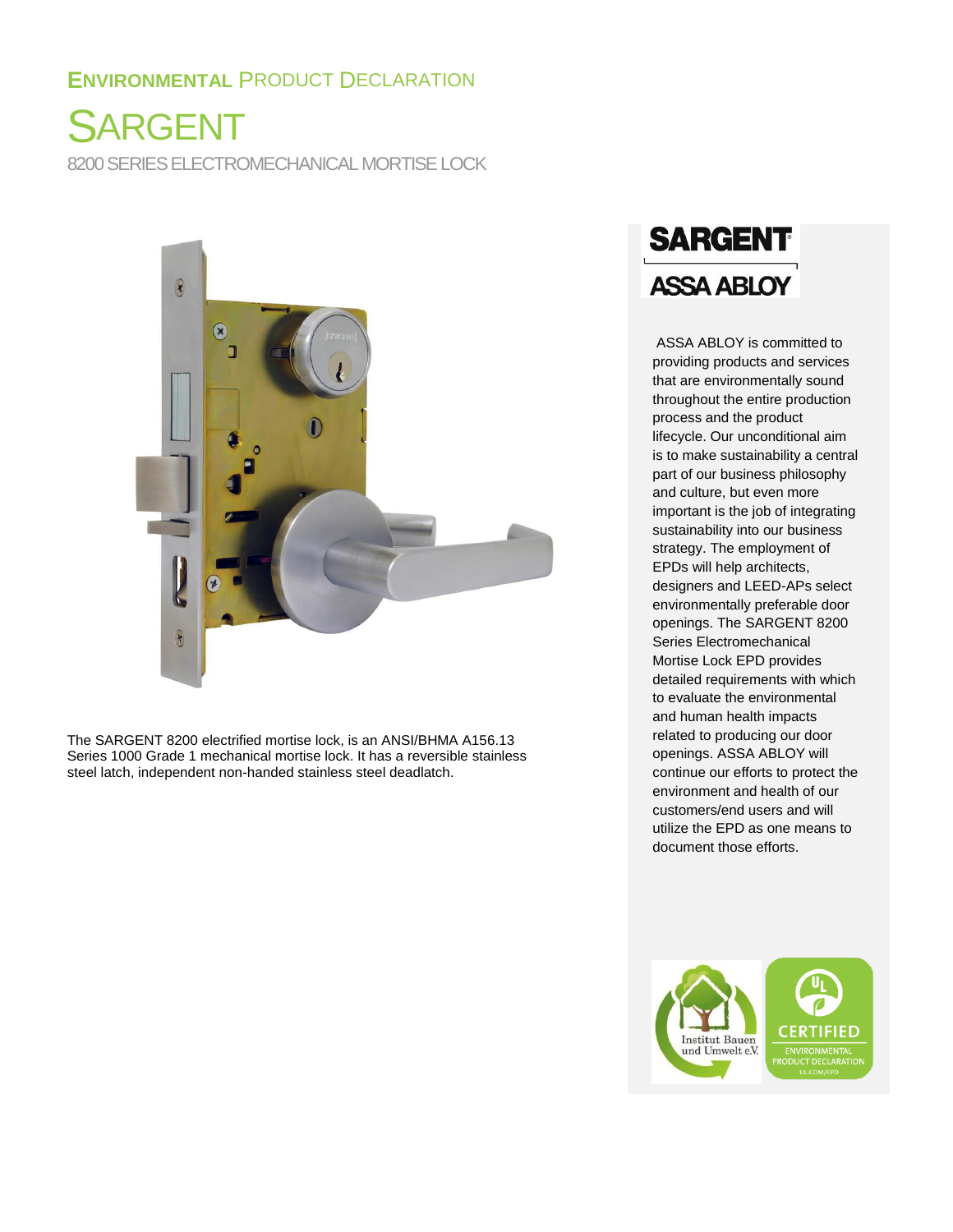## **ENVIRONMENTAL PRODUCT DECLARATION**



## **ASSA ABLOY**

*SARGENT Manufacturing Company 8200 Series Electromechanical Mortise Lock*

#### **According to EN 15804 and ISO 14025 Dual Recognition by UL Environment and Institut Bauen und Umwelt e.V.**

This declaration is an environmental product declaration (EPD) in accordance w ith ISO 14025. EPDs rely on Life Cycle Assessment (LCA) to provide information on a number of environmental impacts of products over their life cycle. Exclusions: EPDs do not indicate that any environmental or social performance benchmarks are met, and there may be impacts that they do not encompass. LCAs do not typically address the site-specific environmental impacts of raw material extraction, nor are they meant to assess human health toxicity. EPDs can complement but cannot replace tools and certifications that are designed to address these impacts and/or set performance thresholds – e.g. Type 1 certifications, health assessments and declarations, environmental impact assessments, etc. Accuracy of Results: EPDs regularly rely on estimations of impacts, and the level of accuracy in estimation of effect differs for any particular product line and reported impact. Comparability: EPDs are not comparative assertions and are either not comparable or have limited comparability w hen they cover different life cycle stages, are based on different product category rules or are missing relevant environmental impacts. EPDs from different programs may not be comparable.



| <b>PROGRAM OPERATOR</b>      | UL Environment                                                                             |
|------------------------------|--------------------------------------------------------------------------------------------|
| <b>DECLARATION HOLDER</b>    | SARGENT Manufacturing Company an ASSA ABLOY Group Company                                  |
| ULE DECLARATION NUMBER       | 4786545067.133.1                                                                           |
| <b>IBU DECLRATION NUMBER</b> | EPD-ASA-20150142-IBA1-EN                                                                   |
| <b>DECLARED PRODUCT</b>      | 8200 Series Electromechanical Mortise Lock                                                 |
| <b>REFERENCE PCR</b>         | IBU: PCR Locks and fittings (mechanical & electromechanical locks & fittings), 07-<br>2014 |

| <b>ISSUE</b>                     | Mav        |
|----------------------------------|------------|
| DATE                             | 2015       |
| OF                               | 18.        |
| VALIDITY<br><b>PERIOD</b><br>OF. | vears<br>ັ |

|                                                                                                                                                           | General information                             |                                            |  |
|-----------------------------------------------------------------------------------------------------------------------------------------------------------|-------------------------------------------------|--------------------------------------------|--|
|                                                                                                                                                           | Product / Product description                   |                                            |  |
| <b>CONTENTS OF THE</b>                                                                                                                                    | <b>LCA</b> calculation rules                    |                                            |  |
| <b>DECLARATION</b>                                                                                                                                        | LCA scenarios and further technical information |                                            |  |
|                                                                                                                                                           | LCA results                                     |                                            |  |
|                                                                                                                                                           | References                                      |                                            |  |
| The PCR review was conducted by:                                                                                                                          |                                                 | IBU - Institut Bauen und Umwelt e.V.       |  |
|                                                                                                                                                           |                                                 | PCR was approved by the Independent Expert |  |
|                                                                                                                                                           |                                                 | Committee (SVA)                            |  |
| The CEN Norm EN 15804 serves as the core PCR. This declaration<br>was independently verified in accordance with ISO 14025 by<br>Underwriters Laboratories |                                                 |                                            |  |
| $\Box$ INTERNAL                                                                                                                                           | $\boxtimes$ EXTERNAL                            | Wade Stout                                 |  |
| This life cycle assessment was independently verified in accordance<br>with EN 15804 and the reference PCR by:                                            |                                                 | IBU - Institut Bauen und Umwelt e.V.       |  |



## **Environment**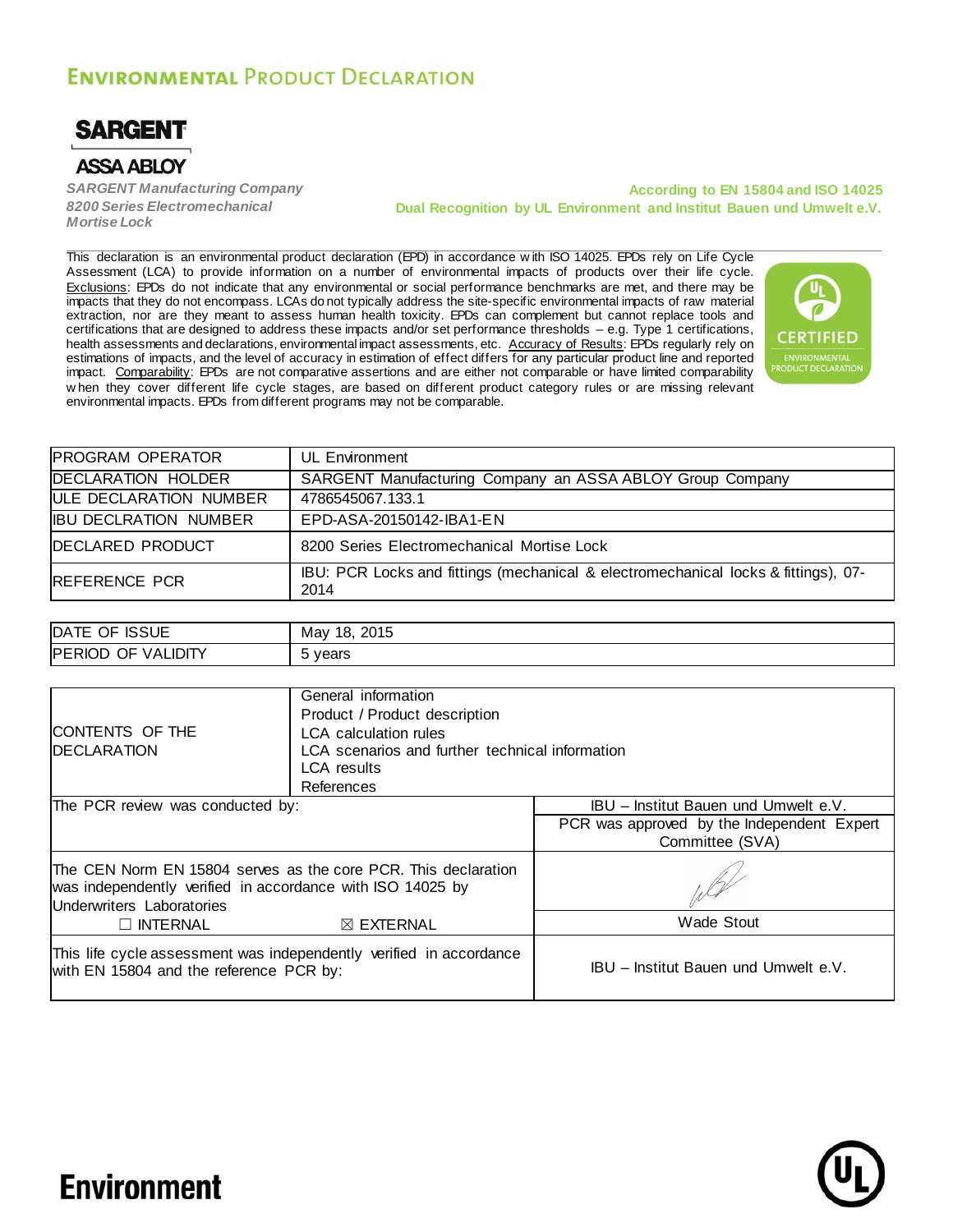

## **ASSA ABLOY**

### **1. General Information**

| <b>SARGENT Manufacturing Company</b>                                                                                                                                        | <b>8200 Electromechanical Mortise</b><br>Lock                                                                                                                                                                                                                                             |  |  |
|-----------------------------------------------------------------------------------------------------------------------------------------------------------------------------|-------------------------------------------------------------------------------------------------------------------------------------------------------------------------------------------------------------------------------------------------------------------------------------------|--|--|
| <b>Programme holder</b><br>IBU - Institut Bauen und Umwelt e.V.<br>Panoramastr. 1<br>D-10178 Berlin                                                                         | <b>Owner of the Declaration</b><br><b>SARGENT Manufacturing Company</b><br>100 Sargent Drive,<br>New Haven, CT 06511 USA                                                                                                                                                                  |  |  |
| <b>Declaration number</b>                                                                                                                                                   | Declared product / Declared unit                                                                                                                                                                                                                                                          |  |  |
| EPD-ASA-20150142-IBA1-EN                                                                                                                                                    | The declaration represents 1 mortise lock of the<br>following types:<br>- 8200 Electromechanical lock<br>- R8200 Roseless Electromechanical lock<br>inclusive of lock body, latches, levers, roses, strikes<br>and all mounting hardware.                                                 |  |  |
| This Declaration is based on the Product<br><b>Category Rules:</b><br>Locks and fittings, 07-2014<br>(PCR tested and approved by the independent expert<br>committee (SVA)) | Scope:<br>This EPD is based on the full lifecycle of 1 SARGENT<br>8200 series Electromechanical Mortise Lock. Data was<br>collected from the lock case manufacturer in New<br>Haven, Connecticut (US). The owner of the declaration<br>shall be liable for the underlying information and |  |  |
| <b>Issue date</b><br>18.05.2015                                                                                                                                             | evidence; the IBU shall not be liable with respect to<br>manufacturer information, life cycle assessment data<br>and evidences.                                                                                                                                                           |  |  |
| Valid to                                                                                                                                                                    |                                                                                                                                                                                                                                                                                           |  |  |
| 17.05.2020                                                                                                                                                                  | Verification                                                                                                                                                                                                                                                                              |  |  |
|                                                                                                                                                                             | The CEN Norm EN 15804 serves as the core PCR                                                                                                                                                                                                                                              |  |  |
| Wireinmarger                                                                                                                                                                | Independent verification of the declaration and data<br>according to ISO 14025                                                                                                                                                                                                            |  |  |
| Prof. Dr.-Ing. Horst J. Bossenmayer<br>(President of Institut Bauen und Umwelt e.V.)                                                                                        | x <br>internally<br>externally                                                                                                                                                                                                                                                            |  |  |
| INMM                                                                                                                                                                        |                                                                                                                                                                                                                                                                                           |  |  |
|                                                                                                                                                                             | Dr. Wolfram Trinius                                                                                                                                                                                                                                                                       |  |  |

## **2.1 Product description**

The SARGENT 8200 electrified mortise lock, is an ANSI/BHMA A156.13 Series 1000 Grade 1 mechanical mortise lock. It has a reversible stainless steel latch, independent non-handed stainless steel deadlatch.

The 8200 is available with 4 different electronic locking functions, optional deadbolt and multiple lever options.

• ANSI/BHMA A156.13 Series 1000 Grade 1 Certified • Meets A117.1 Accessibility Code.

#### **2.2 Application**

The locks are designed for single or double leaf doors with mullions. The locks are typically installed in commercial buildings, such as

- Commercial campuses
- Colleges
- Detention centers
- Dormitories
- Hospitals
- Warehouses
- Psychiatric wards
- Any high abuse applications

#### **2.3 Technical Data**

The following table lists the technical properties of SARGENT 8200 electrified mortise lock:

#### **Technical data**

| <b>Item</b>    | Value                        |
|----------------|------------------------------|
| <b>Backset</b> | 2-3⁄4" (70mm)                |
| Door Thickness | 1-3⁄4" (44mm) thick standard |
|                | Front adjustable at any      |
| Bevel          | angle from flat to bevelled  |
|                | 1⁄8" (3mm) in 2" (51mm)      |
|                | ANSI/BHMA A156.115 or        |
| Door prep      | A156.115W modified per       |
|                | template                     |
| Handing        | field reversible             |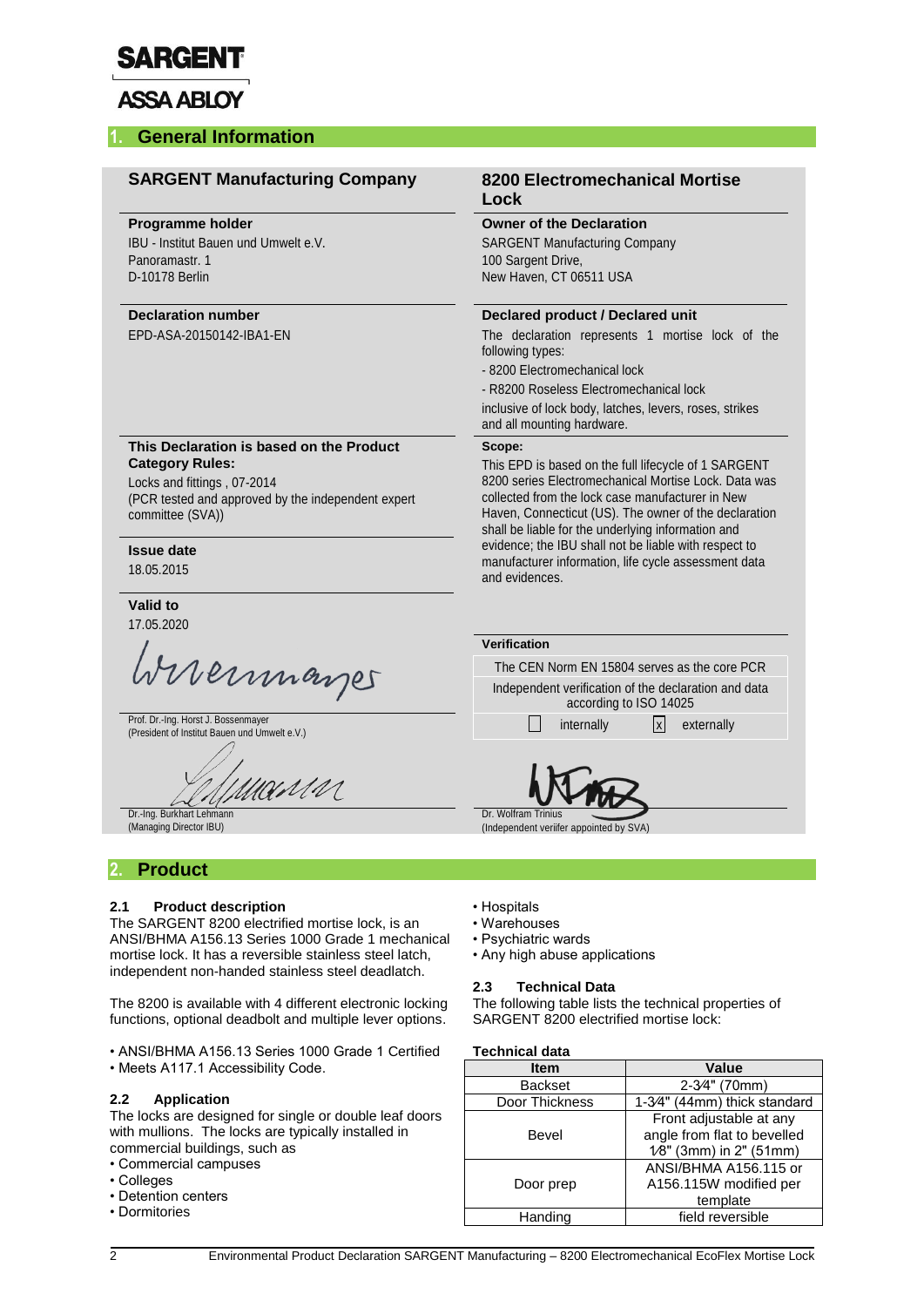

| <b>Item</b>                        | <b>Value</b>                                |
|------------------------------------|---------------------------------------------|
| Keying                             | Can be masterkeyed or<br>grand masterkeyed. |
| Power Consupmtion<br>(Stand-by)    | 0.0 Watts                                   |
| Power Consumption<br>(idle)        | 0.0 Watts                                   |
| <b>Power Consumption</b><br>'peak) | 0.204 Watts                                 |

#### **2.4 Placing on the market / Application rules**

The products are subject to UL marking. Relevant norms are: ANSI/BHMA A156.13 American Standard for Mortise locks.

#### **2.5 Delivery status**

Delivered as a complete unit, inclusive of lockbody, trim, strike and fasteners or as separate lock case. Delivered in a box size 9" x 5.5" x 4.375" (229 x 140 x 111 mm).

#### **2.6 Base materials / Ancillary materials**

The average composition of the SARGENT Mortise lock is as following:

| <b>Component</b>  | Percentage in mass (%) |
|-------------------|------------------------|
| <b>Brass</b>      | 42.7                   |
| Zinc              | 0.4                    |
| <b>Steel</b>      | 45.6                   |
| Stainless steel   | 9.3                    |
| Electro mechanics | 1.6                    |
| Plastic           | 0.2                    |
| Other             | 0.2                    |
| Total             | 100.0                  |

#### **2.7 Manufacture**

Products are manufactured and assembled in the United States and are supported by tier-1 supplier in Mexico. Electronics are produced in Asia. The components come from processes such as stamped steel, zinc and steel casting.

#### **2.8 Environment and health during manufacturing**

ASSA ABLOY is committed to integrating our sustainability efforts across the organization. Our priorities are to: reduce resource and energy consumption; reduce carbon emissions; improve water and waste management; improve health and safety performance in operations; improve sustainability performance within our supply chain and enhance the sustainability performance in ASSA ABLOY's supply of door opening solutions. Inspections, audits, and reviews are conducted periodically to ensure that applicable standards are met and environmental management systems are evaluated. Our Code of Conduct covers business ethics, workers' rights, human rights, environment and health & safety, consumer interests and community outreach. It provides the framework for ASSA ABLOY's daily operations.

• Sargent Manufacturing is in the process of certification of both ISO 9001:2008 and ISO 14001:2004, expected certification date 1/2015 • Any waste metals during machining are separated and recycled. The waste water is delivered to waste treatment plant.

#### **2.9 Product processing/Installation**

SARGENT locks are distributed through, and installed by trained technicians, such as locksmiths or security technicians. Preparation of doors and frames are conducted at the door manufacturer's production site.

#### **2.10 Packaging**

All packaging is fully recyclable. The packaging material is composed by cardboard (app. 70%) and plastic foil (app. 30%).

| <b>Material</b> | Value (%) |
|-----------------|-----------|
| Cardboard/paper |           |
| <b>Plastic</b>  | 0.3       |
| Total           | 100.0     |

#### **2.11 Condition of use**

Locks require no maintenance.

#### **2.12 Environment and health during use**

There is no harmful emissive potential. No damage to health or impairment is expected under normal use corresponding to the intended use of the product.

#### **2.13 Reference service life**

The reference service life of 30 years is based on a typical installation of a SARGENT 8200 Mortise lock as a security lock operated when the facilities are to be closed or opened. If operations per day exceeds that typical wear the locks are exposed to the life time is limited to 1,000,000 cycles in accordance with ANSI/BHMA A156.13

Influences on ageing when applied in accordance with the rules of technology.

#### **2.14 Extraordinary effects Fire**

Suitable for use in fire and smoke doors (listed by Underwriters Laboratories).

#### **Water**

Contain no substances that have any impact on water in case of flood.

#### **Mechanical destruction**

No danger to the environment can be anticipated during mechanical destruction.

#### **2.15 Re-use phase**

The product is possible to re-use during the reference service life and be moved from one door to another. The lock can either be sent back to SARGENT for recycling or to a professional recycling service provider.

The majority, by weight of components, are stainless steel, steel, brass and zinc which can be recycled. The plastic components can be used for energy recovery in an incineration process.

#### **2.16 Disposal**

The product can be mechanically dissembled to separate the different materials. 99.8% of the materials used are recyclable. The rest is disposed as a construction waste for landfill.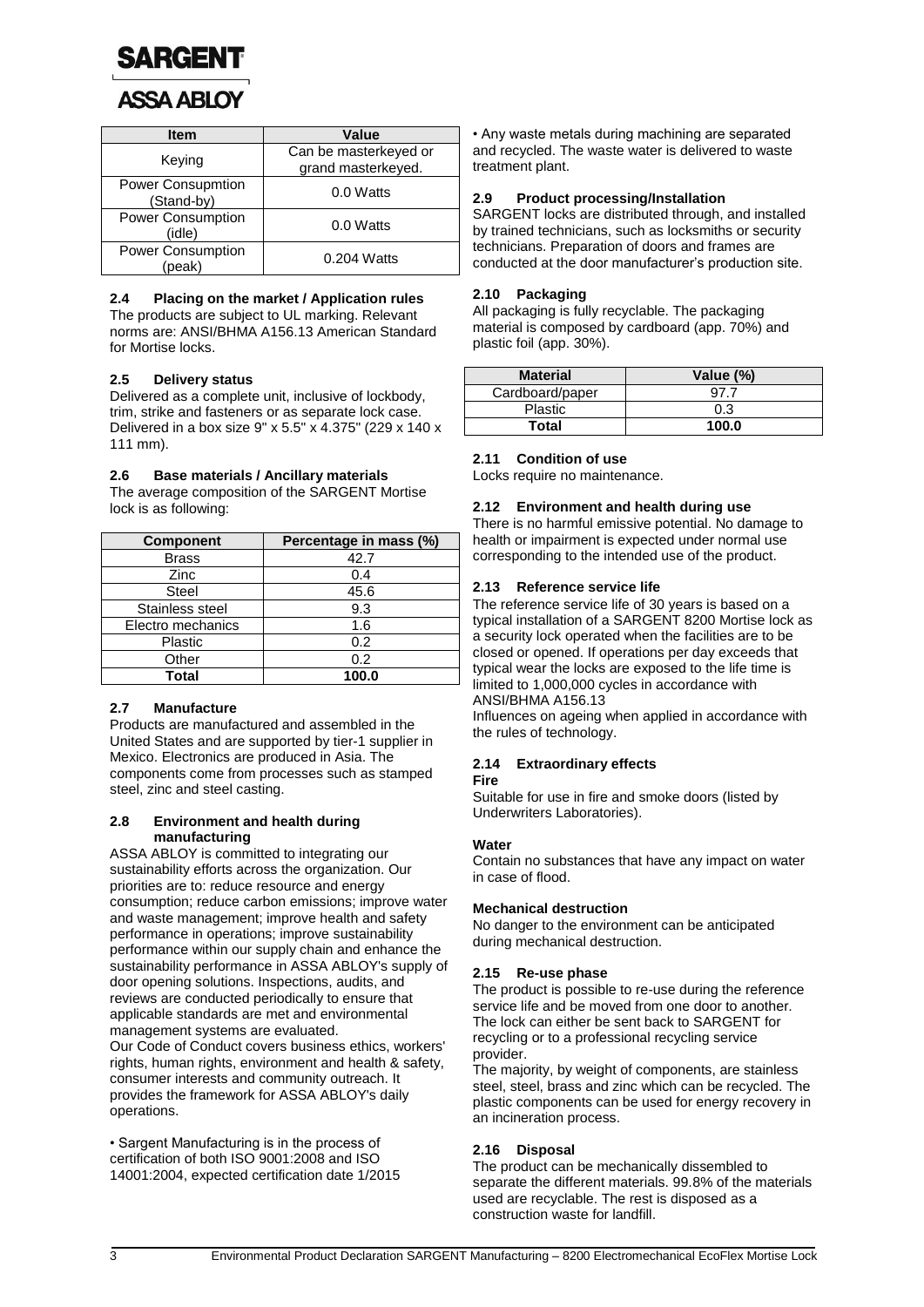

**2.17 Further information**

SARGENT Manufacturing Company 100 Sargent Drive, New Haven, CT 06511 USA

## **3. LCA: Calculation rules**

#### **3.1 Declared Unit**

The declaration refers to the functional unit of 1 piece of SARGENT 8200 Mortise lock as specified in Part B requirements on the EPD for Doors, windows, shutters, and related products /IBU PCR Part B/.

#### **Declared unit**

| <b>Name</b>               | Value | Unit                   |
|---------------------------|-------|------------------------|
| Declared unit             |       | piece of<br>motor lock |
| Mass (without packaging)  | 2.50  | kα                     |
| Conversion factor to 1 kg | 0.40  |                        |

#### **3.2 System boundary**

Type of the EPD: cradle to gate - with Options. The following life cycle phases were considered for Motor Lock:

A1-A3 Production stage:

- A1 Raw material extraction and processing
- A2 Transport to the manufacturer and
- A3 Manufacturing

A4-A5 Construction stage:

- A4 Transport from the gate to the site
- A5 Packaging waste processing

The use stage:

B2 - Maintenance (cleaning of the locks)

Use stage related to the operation of the building includes:

 B6 – Operational energy use (energy consumption for lock operation)

End-of-life stage:

- C2 Transport to waste processing,
- C4 Disposal (landfill).

These information modules include provision and transport of all materials, products, as well as energy and water provisions, waste processing up to the endof-waste state or disposal of final residues.

Module D:

 Declaration of all benefits or recycling potential from EoL and A5

#### **3.3 Estimates and assumptions** Use phase:

For the use phase, it is assumed that the lock is used in the United States of America, thus an US electricity grid mix is considered within this stage.

Tel 800-727-5477 www.sargentlock.com

In the End-of-Life phase, for all the materials, which can be recycled, a recycling scenario with 100% collection rate was assumed.

#### **3.4 Cut-off criteria**

In the assessment, all available data from the production process are considered, i.e. all raw materials used, auxiliary materials (e.g. lubricants), thermal energy consumption and electric power consumption - including material and energy flows contributing less than 1% of mass or energy (if available). In case a specific flow contributing less than 1% in mass or energy is not available, worst case assumption proxies are selected to represent the respective environmental impacts.

Impacts relating to the production of machines and facilities required during production are out of the scope of this assessment.

#### **3.5 Background data**

For life cycle modeling of the considered products, the GaBi 6 Software System for Life Cycle Engineering, developed by PE INTERNATIONAL AG, is used /GaBi 6 2013/. The GaBi-database contains consistent and documented datasets which are documented in the online

GaBi-documentation /GaBi 6 2013D/.

To ensure comparability of results in the LCA, the basic data of GaBi database were used for energy, transportation and auxiliary materials.

#### **3.6 Data quality**

The requirements for data quality and background data correspond to the specifications of the /IBU PCR PART A/.

PE INTERNATIONAL performed a variety of tests and checks during the entire project to ensure high quality of the completed project. This obviously includes an extensive review of project-specific LCA models as well as the background data used.

The technological background of the collected data reflects the physical reality of the declared products. The datasets are complete and conform to the system boundaries and the criteria for the exclusion of inputs and outputs.

All relevant background datasets are taken from the GaBi 6 software database. The last revision of the used background data has taken place not longer than 10 years ago.

#### **3.7 Period under review**

The period under review is 2013/14 (12 month average).

#### **3.8 Allocation**

Regarding incineration, the software model for the WIP is adapted according to the material composition and heating value of the combusted material. Following

EoL: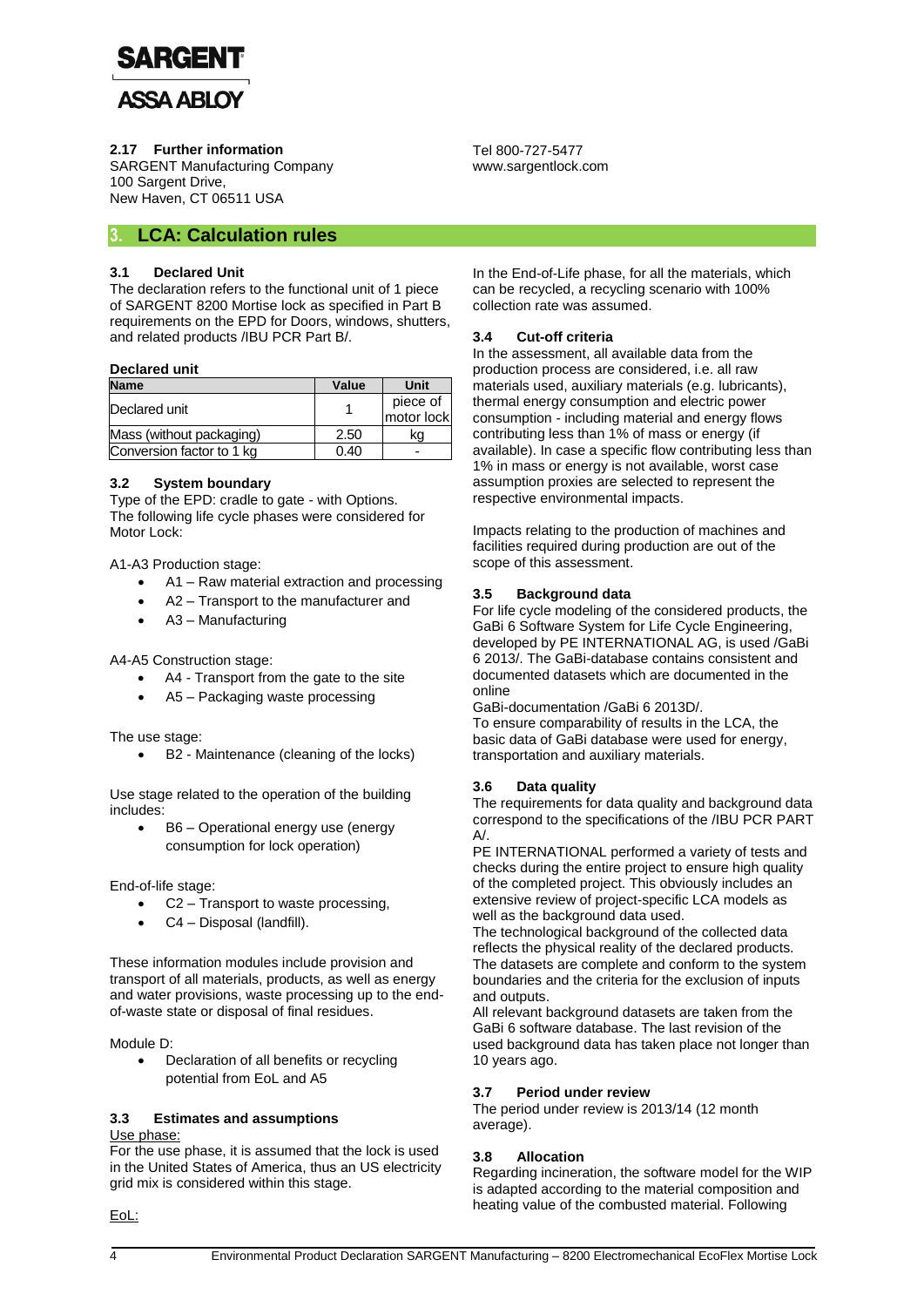

## **ASSA ABLOY**

specific life cycle inventories for the WIP are considered:

- Waste incineration of plastic
- Waste incineration of paper
- Waste incineration of electronic scrap

Regarding the recycling material of metals, the metal parts in the EoL are declared as end-of-waste status. Thus, these materials are considered in module D.

Specific information on allocation within the background data is given in the GaBi dataset documentation.

#### **3.9 Comparability**

Basically, a comparison or an evaluation of EPD data is only possible if all the data sets to be compared were created according to EN 15804 and the building context, respectively the product-specific characteristics of performance, are taken into account.

## **4. LCA: Scenarios and additional technical information**

#### **Installation into the building (A5)**

| <b>Name</b>                                                                | Value | Unit |
|----------------------------------------------------------------------------|-------|------|
| Output substances following waste<br>treatment on site (Paper packaging)   | 0.22  | ka   |
| Output substances following waste<br>treatment on site (Plastic packaging) | 0.01  | ka   |

#### **Maintenance (B2)**

| <b>Name</b>                  | Value | Unit |
|------------------------------|-------|------|
| Other resources - Detergents |       | kg/a |
| Water                        |       | ka/a |

#### **Reference service life**

| <b>Name</b>            | Value | Unit |
|------------------------|-------|------|
| Reference service life |       |      |

#### **Operational energy use (B6) and Operational water use (B7)**

| <b>Name</b>                     | Value | Unit |
|---------------------------------|-------|------|
| Electricity consumption         | 0.09  | kWh  |
| Days per year in use            | 365   |      |
| Hours per day in on mode        | 0.04  |      |
| Power consumption per mode in W | 0.204 | W    |

#### **End of life (C1-C4)**

| <b>Name</b>                                                                                | Value | Unit |
|--------------------------------------------------------------------------------------------|-------|------|
| Collected separately Brass, steel,<br>stainless steel, zinc, electro<br>mechanics, plastic | 2.494 | kg   |
| Collected as mixed construction waste<br>- Construction waste for landfilling              | 0.005 | kg   |
| <b>Reuse Plastics</b>                                                                      | 0.004 | kg   |
| Recycling Brass, steel, stainless steel,<br>zinc, electro mechanics                        | 2.49  | kg   |
| Landfilling - Construction waste for<br>landfilling                                        | 0.005 | kq   |

#### **Reuse, recovery and/or recycling potentials (D), relevant scenario information**

| Value | Unit |
|-------|------|
| 2.73  | kg   |
|       |      |
| 39.2  | ℅    |
| 0.4   | %    |
| 41.8  | $\%$ |
| 8.5   | %    |
| 1.5   | $\%$ |
| 0.2   | ℅    |
| 8.1   | ℅    |
| 0.2   | %    |
|       |      |

| <b>Name</b>                             | Value | Unit |
|-----------------------------------------|-------|------|
| Loss Construction waste for landfilling | 0.2   | %    |
| (no recycling potential)                |       |      |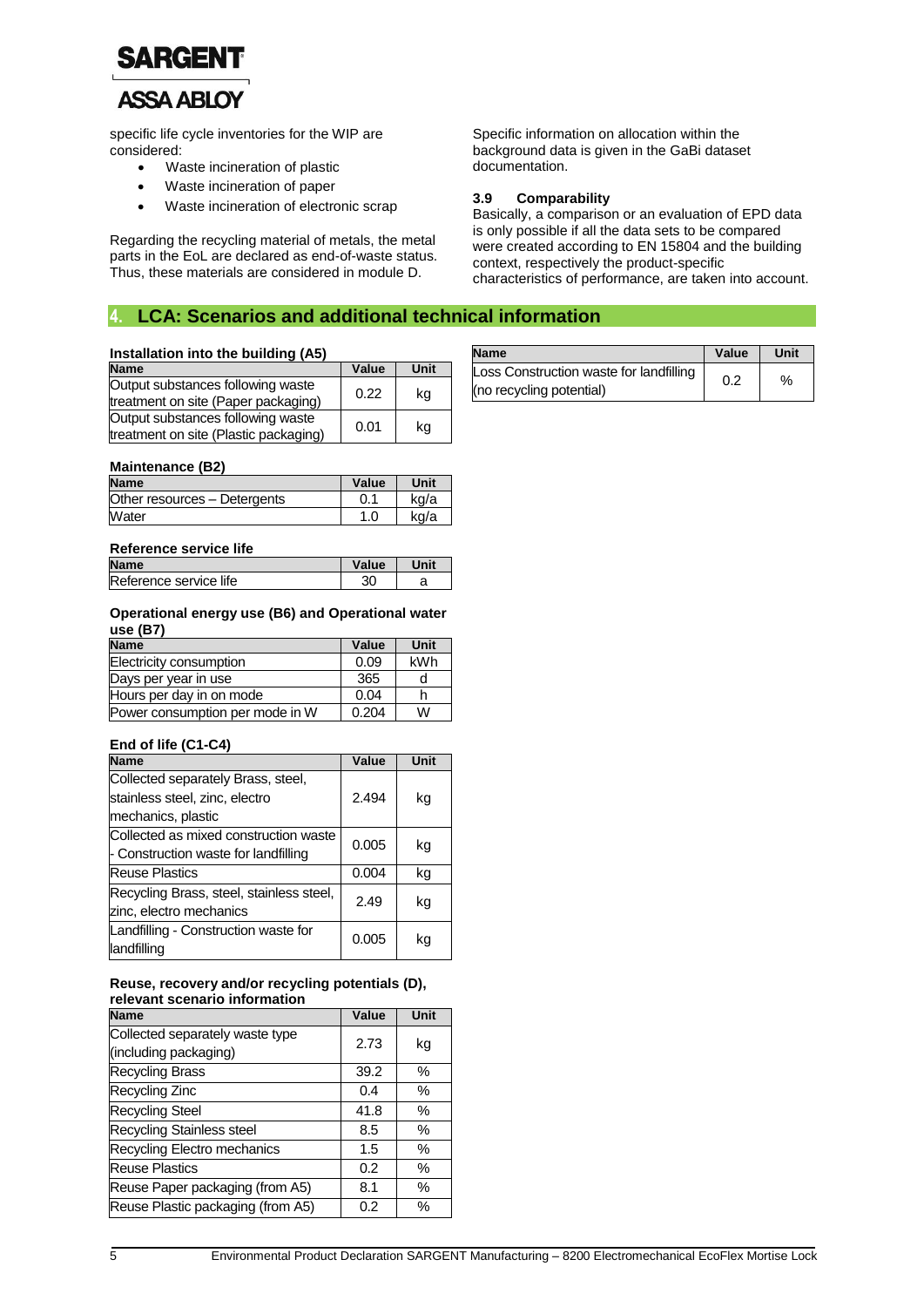

## **5. LCA: Results**

Results shown below were calculated using CML 2001 – Apr. 2013 Methodology.

|                               |                                                     |                                                         |                                                                        |                                                               |                  |             |              |                           |                                                      |                           |                   |               |                               | DESCRIPTION OF THE SYSTEM BOUNDARY (X = INCLUDED IN LCA; MND = MODULE NOT DECLARED) |                     |                |                                                                                               |                                            |
|-------------------------------|-----------------------------------------------------|---------------------------------------------------------|------------------------------------------------------------------------|---------------------------------------------------------------|------------------|-------------|--------------|---------------------------|------------------------------------------------------|---------------------------|-------------------|---------------|-------------------------------|-------------------------------------------------------------------------------------|---------------------|----------------|-----------------------------------------------------------------------------------------------|--------------------------------------------|
|                               |                                                     | PRODUCT STAGE                                           | <b>STAGE</b>                                                           | <b>CONSTRUCTI</b><br>ON PROCESS                               |                  |             |              | <b>USE STAGE</b>          |                                                      |                           |                   |               |                               | <b>END OF LIFE STAGE</b>                                                            |                     |                | <b>BENEFITS AND</b><br><b>LOADS</b><br><b>BEYOND THE</b><br><b>SYSTEM</b><br><b>BOUNDARYS</b> |                                            |
| Raw material<br><b>Alddns</b> | Transport                                           | Manufacturing                                           | Transport from the<br>gate to the site                                 | Assembly                                                      | <b>Use</b>       | Maintenance | Repair       | Replacement <sup>1)</sup> | Refurbishment <sup>1)</sup>                          | Operational energy<br>use | Operational water | use           | De-construction<br>demolition | Transport                                                                           | Waste processing    | Disposal       | Reuse-                                                                                        | Recovery-<br><b>Recycling</b><br>potential |
| A <sub>1</sub>                | A2                                                  | A <sub>3</sub>                                          | A <sub>4</sub>                                                         | A <sub>5</sub>                                                | <b>B1</b>        | <b>B2</b>   | <b>B3</b>    | <b>B4</b>                 | <b>B5</b>                                            | <b>B6</b>                 | <b>B7</b>         |               | C <sub>1</sub>                | C <sub>2</sub>                                                                      | C <sub>3</sub>      | C <sub>4</sub> |                                                                                               | D                                          |
| X                             | $\times$                                            | $\times$                                                | X                                                                      | $\sf X$                                                       | <b>MND</b>       | X           | <b>MND</b>   | <b>MND</b>                | <b>MND</b>                                           | $\times$                  | <b>MND</b>        |               | <b>MND</b>                    | $\mathsf{X}$                                                                        | <b>MND</b>          | X              |                                                                                               | $\times$                                   |
|                               |                                                     | റ                                                       |                                                                        |                                                               |                  |             |              |                           | THE LCA - ENVIRONMENTAL IMPACT: One piece of SARGENT |                           |                   |               |                               | 8200                                                                                | <b>Mortise lock</b> |                |                                                                                               |                                            |
| Parameter                     |                                                     |                                                         | <b>Parameter</b>                                                       |                                                               |                  | Unit        | $A1 - A3$    |                           | A4                                                   | A <sub>5</sub>            |                   | <b>B2</b>     |                               | <b>B6</b>                                                                           | C <sub>2</sub>      |                | C <sub>4</sub>                                                                                | D                                          |
| <b>GWP</b>                    |                                                     | Global warming potential                                |                                                                        |                                                               | [kg CO2-Eq.]     |             | 7.88E+00     |                           | 7.78E-02                                             | 3.28E-01                  |                   | $-2.06E + 00$ |                               | $6.25E - 02$                                                                        | 6.48E-02            |                | 1.90E-02                                                                                      | $-1.43E + 00$                              |
| <b>ODP</b>                    |                                                     | Depletion potential of the<br>stratospheric ozone layer |                                                                        |                                                               | [kg CFC11-Eq.]   |             | 1.33E-09     |                           | 3.72E-13                                             | 1.48E-12                  |                   | 6.81E-11      |                               | 2.16E-11                                                                            | 3.10E-13            |                | 5.72E-14                                                                                      | $-1.46E-10$                                |
| AP                            |                                                     | Acidification potential of land                         | and water                                                              |                                                               | [kg SO2-Eq.]     |             | 4.74E-02     |                           | 3.56E-04                                             | 7.51E-05                  |                   | 4.83E-02      |                               | 2.11E-04                                                                            | 2.97E-04            |                | 4.84E-06                                                                                      | $-6.19E - 03$                              |
| EP                            |                                                     |                                                         | Eutrophication potential                                               |                                                               | [kg (PO4)3-- Eq. |             | 3.43E-03     |                           | 8.13E-05                                             | 1.28E-05                  |                   | 2.88E-02      |                               | 1.13E-05                                                                            | 6.78E-05            |                | 3.66E-07                                                                                      | $-4.57E - 04$                              |
| <b>POCP</b>                   |                                                     |                                                         | Formation potential of<br>tropospheric ozone<br>photochemical oxidants |                                                               | [kg Ethen Eq.]   |             | 2.87E-03     |                           | $-1.15E - 04$                                        | 5.26E-06                  |                   | 9.53E-04      |                               | 1.29E-05                                                                            | $-9.57E - 05$       |                | 2.35E-07                                                                                      | $-4.10E - 04$                              |
| <b>ADPE</b>                   |                                                     | Abiotic depletion potential for                         | non fossil resources                                                   |                                                               | [kg Sb Eq.]      |             | 1.80E-03     |                           | 2.93E-09                                             | 6.54E-09                  |                   | 1.00E-06      |                               | 8.26E-09                                                                            | 2.44E-09            |                | 1.26E-09                                                                                      | $-1.06E - 03$                              |
| <b>ADPF</b>                   |                                                     | Abiotic depletion potential for                         | fossil resources                                                       |                                                               | [MJ]             |             | $9.53E + 01$ |                           | 1.07E+00                                             | 9.37E-02                  |                   | $5.91E + 01$  |                               | 7.21E-01                                                                            | 8.94E-01            |                | 8.04E-03                                                                                      | $-1.73E + 01$                              |
|                               |                                                     |                                                         |                                                                        |                                                               |                  |             |              |                           |                                                      |                           |                   |               |                               |                                                                                     |                     |                |                                                                                               |                                            |
| RESUI                         |                                                     |                                                         |                                                                        |                                                               | OURCE            | USE:        |              |                           | <b>One piece of SARGENT</b>                          |                           |                   |               |                               | 8200 Mortise lock                                                                   |                     |                |                                                                                               |                                            |
| Parameter                     |                                                     |                                                         | <b>Parameter</b>                                                       |                                                               |                  | Unit        |              | $A1 - A3$                 | A <sub>4</sub>                                       | A <sub>5</sub>            |                   |               | <b>B2</b>                     | <b>B6</b>                                                                           | C <sub>2</sub>      |                | C <sub>4</sub>                                                                                | D                                          |
| PERE                          |                                                     |                                                         | energy carrier                                                         | Renewable primary energy as                                   |                  | [MJ]        |              | $2.13E + 01$              |                                                      |                           |                   |               |                               | ä,                                                                                  | ä,                  |                |                                                                                               | ٠                                          |
| <b>PERM</b>                   |                                                     |                                                         |                                                                        | Renewable primary energy<br>resources as material utilization |                  | [MJ]        |              | $0.00E + 00$              |                                                      |                           |                   |               |                               |                                                                                     |                     |                |                                                                                               |                                            |
| PERT                          |                                                     |                                                         |                                                                        | Total use of renewable primary                                |                  | [MJ]        |              | 2.13E+01                  | 4.23E-02                                             | 8.63E-03                  |                   | 1.18E+02      |                               | 7.06E-02                                                                            | 3.52E-02            |                | 5.89E-04                                                                                      | $-2.86E + 00$                              |
| <b>PENRE</b>                  | energy resources<br>Non renewable primary energy as |                                                         |                                                                        | [MJ]                                                          |                  | 1.10E+02    |              |                           |                                                      |                           |                   |               |                               |                                                                                     |                     |                |                                                                                               |                                            |

| <b>PENRE</b> | <u>HOITICHEWADIC DIIHAIY CHCIQY AS</u><br>energy carrier | <b>IMJ1</b>   | 1.10E+02                                                                                                                                                                                                                       |  |                                                                                     |  |  |
|--------------|----------------------------------------------------------|---------------|--------------------------------------------------------------------------------------------------------------------------------------------------------------------------------------------------------------------------------|--|-------------------------------------------------------------------------------------|--|--|
| PENRM        | Non renewable primary energy as<br>material utilization  | <b>IMJ1</b>   | $0.00E + 00$                                                                                                                                                                                                                   |  |                                                                                     |  |  |
| PENRT        | Total use of non renewable primary<br>energy resources   | [MJ]          |                                                                                                                                                                                                                                |  | 1.10E+02  1.08E+00   1.10E-01  6.26E+01   9.13E-01   8.97E-01   8.94E-03  -2.07E+01 |  |  |
| <b>SM</b>    | Use of secondary material                                | [kg]          | $(3.62E+0010.00E+0010.00E+0010.00E+0010.00E+0010.00E+0010.00E+0010.00E+0010.00E+00100E+00100E+00100E+00100E+00100E+00100E+00100E+00100E+00100E+00100E+00100E+00100E+00100E+00100E+00100E+00100E+00100E+00100E+00100E+00100E+0$ |  |                                                                                     |  |  |
| <b>RSF</b>   | Use of renewable secondary fuels                         | [MJ]          | 0.00E+00 0.00E+00 0.00E+00 0.00E+00 0.00E+00 0.00E+00 0.00E+00 0.00E+00 0.00E+00                                                                                                                                               |  |                                                                                     |  |  |
| <b>NRSF</b>  | Use of non renewable secondary<br>fuels                  | [MJ]          |                                                                                                                                                                                                                                |  |                                                                                     |  |  |
| <b>FW</b>    | Use of net fresh water                                   | $\text{Im}^3$ | 8.64E-02   2.98E-05   9.48E-04   6.30E-02   3.21E-04   2.49E-05   4.64E-05   -1.09E-02                                                                                                                                         |  |                                                                                     |  |  |

#### **RESULTS OF THE LCA – OUTPUT FLOWS AND WASTE CATEGORIES: One piece of SARGENT 8200 Mortise lock**

| Parameter   | <b>Parameter</b>                | Unit        | $A1 - A3$               | A4       | A <sub>5</sub>                                                                 | <b>B2</b>                                   | <b>B6</b> | C <sub>2</sub>                      | C <sub>4</sub> | D             |
|-------------|---------------------------------|-------------|-------------------------|----------|--------------------------------------------------------------------------------|---------------------------------------------|-----------|-------------------------------------|----------------|---------------|
| <b>HWD</b>  | Hazardous waste disposed        | [kg]        | 4.34E-03                | 2.45E-06 | 7.54E-06                                                                       | 3.67E-03 7.11E-07                           |           | 2.04E-06                            | 6.24E-07       | $-2.75E - 03$ |
| <b>NHWD</b> | Non hazardous waste<br>disposed | [kg]        | 7.36E-01                | 1.35E-04 | $9.12E - 03$                                                                   | 4.37E-01                                    | 2.91E-04  | $1.13E-04$                          | 1.77E-03       | $.06E-02$     |
| <b>RWD</b>  | Radioactive waste disposed      | [kg]        | 5.95E-03                | 1.41E-06 | 6.29E-06                                                                       |                                             |           | 1.40E-03 7.52E-05 1.17E-06 3.56E-07 |                | $-1.33E - 03$ |
| CRU         | Components for re-use           | [kg]        | $0.00E + 0010.00E + 00$ |          | 0.00E+00 0.00E+00 0.00E+00 0.00E+00 0.00E+00                                   |                                             |           |                                     |                |               |
| <b>MFR</b>  | Materials for recycling         | [kg]        | $0.00E + 0010.00E + 00$ |          | 1.91E-01                                                                       | $0.00E+00$ $0.00E+00$ $0.00E+00$ $0.00E+00$ |           |                                     |                |               |
| <b>MER</b>  | Materials for energy recovery   | [kg]        |                         |          | $0.00E + 0010.00E + 0010.00E + 0010.00E + 0010.00E + 0010.00E + 0010.00E + 00$ |                                             |           |                                     |                |               |
| EEE.        | Exported electrical energy      | <b>IMJ1</b> | $0.00E + 0010.00E + 00$ |          | 4.23E-01                                                                       | 0.00E+00 0.00E+00 0.00E+00 3.64E-02         |           |                                     |                |               |
| EET         | Exported thermal energy         | <b>IMJ1</b> |                         |          | $0.00E+00$ $0.00E+00$ $1.19E+00$ $0.00E+00$ $0.00E+00$ $0.00E+00$ $9.98E-02$   |                                             |           |                                     |                |               |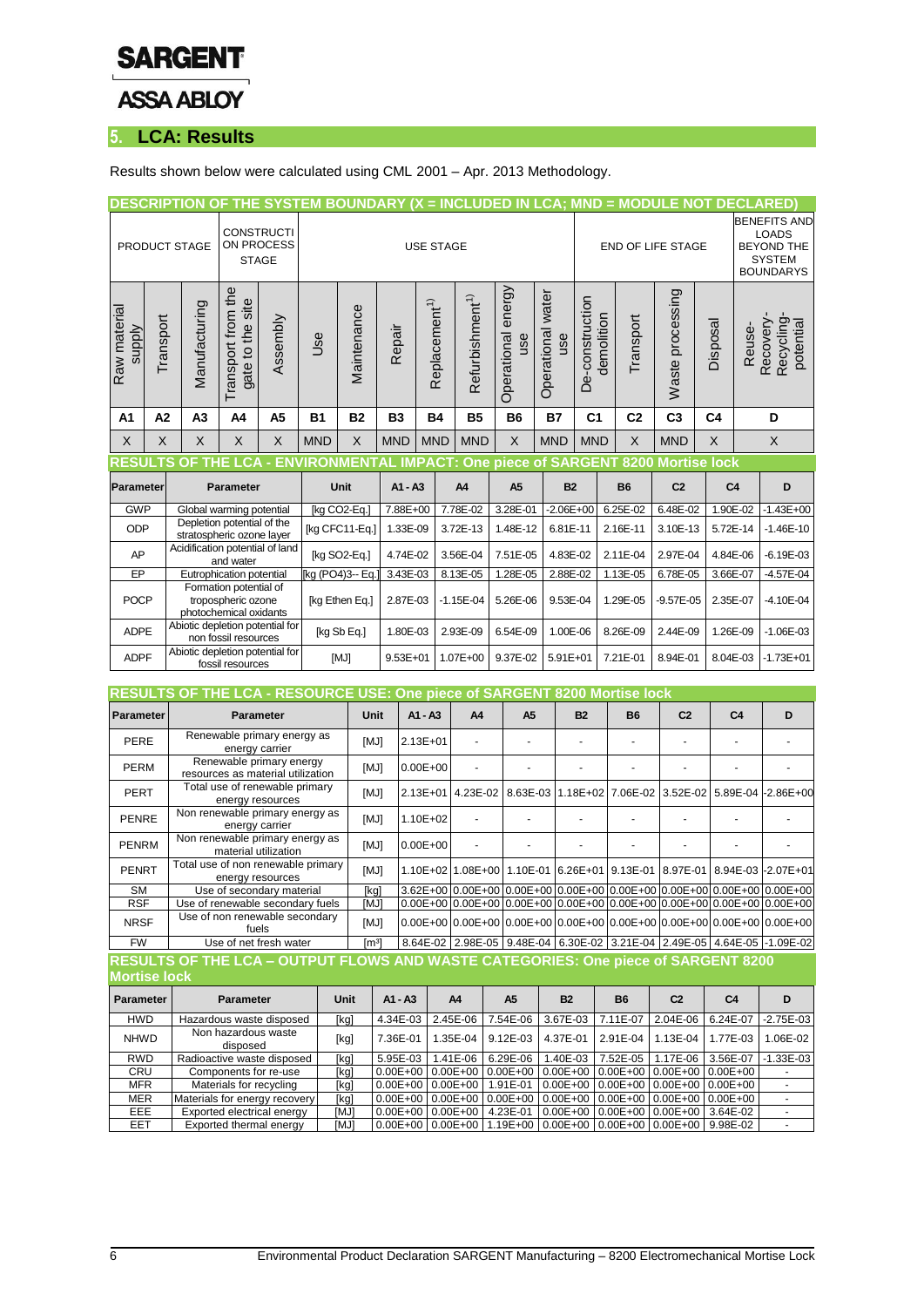

## **ASSA ABLOY**

#### **6. LCA: Interpretation**

This chapter contains an interpretation of the Life Cycle Impact Assessment categories. Stated percentages in the whole interpretation are related to the overall life cycle, excluding credits (module D).

The production phase (modules A1-A3) contributes between 48% and 99% to the overall results for all the environmental impact assessment categories hereby considered, except for the eutrophication potential (EP), for which the contribution from the production phase accounts for app. 10%.

Within the production phase, the main contribution for all the impact categories is the production of steel mainly due to the energy consumption on this process. Steel accounts in total with app. 45% to the overall mass of the product, therefore, the impacts are in line with the mass composition of the product. The

environmental impacts for the transport (A2) have a negligible impact within this stage.

Relatively high impact on EP (88%) during the maintenance phase (module B2) is a result of generated waste water during maintenance of the product. Eutrophication is the enrichment of nutrients in a certain place and it can be aquatic or terrestrial. Waste water contributes to eutrophication therefore, as expected, it is mainly related with the maintenance of the product (B2).

In the end-of-life phase, there are loads and benefits (module D, negative values) considered. The benefits are considered beyond the system boundaries and are declared for the recycling potential of the metals and for the credits from the incineration process (energy substitution).

### **7. Requisite evidence**

Not applicable in this EPD.

#### **8. References**

#### **Institut Bauen und Umwelt**

Institut Bauen und Umwelt e.V., Berlin (pub.): Generation of Environmental Product Declarations (EPDs);

#### **General principles**

for the EPD range of Institut Bauen und Umwelt e.V. (IBU), 2013-04 www.bau-umwelt.de

#### **IBU PCR Part A**

IBU PCR Part A: Institut Bauen und Umwelt e.V., Berlin (pub.): Product Category Rules for Construction Products from the range of Environmental Product Declarations of Institut Bauen und Umwelt (IBU), Part A: Calculation Rules for the Life Cycle Assessment and Requirements on the Background Report. April 2013

www.bau-umwelt.de

#### **IBU PCR Part B**

IBU PCR Part B: PCR Guidance-Texts for Building-Related Products and Services. From the range of Environmental Product Declarations of Institute Construction and Environment e.V. (IBU). Part B: Requirements on the EPD for Locks and fittings. www.bau-umwelt.com

#### **ANSI/A117.1**

ANSI/A117.1: Accessible and Usable Buildings and **Facilities** 

#### **ANSI/BHMA A156.13**

ANSI/BHMA A156.13: Mortise Locks

#### **ISO 14001**

ISO 14001: Environmental management systems - Requirements with guidance for use (ISO 14001:2004 + Cor. 1:2009)

#### **ISO 14025**

ISO 14025:2011-10: Environmental labels and declarations — Type III environmental declarations — Principles and procedures

#### **EN 15804**

EN 15804: 2012+A1:2014: Sustainability of construction works — Environmental Product Declarations — Core rules for the product category of construction products

#### **GaBi 6 2013**

GaBi 6 2013: Software-System and Database for Life Cycle Engineering. Copyright, TM. Stuttgart, Leinfelden-Echterdingen, 1992-2013.

#### **GaBi 6 2013D**

GaBi 6 2013D: Documentation of GaBi 6: Software-System and Database for Life Cycle Engineering. Copyright, TM. Stuttgart, Leinfelden-Echterdingen, 1992-2013. http://documentation.gabi-software.com/

#### **UL and ULc Standards**

ULC Standards develops and publishes standards and specifications for products having a bearing on fire, life safety and security, crime prevention, energy efficiency, environmental safety, security of assets and facilities, live working and workplace safety and other areas. ULC Standards is accredited by the Standards Council of Canada as a consensus based Standards Development Organization under the National Standards System of Canada.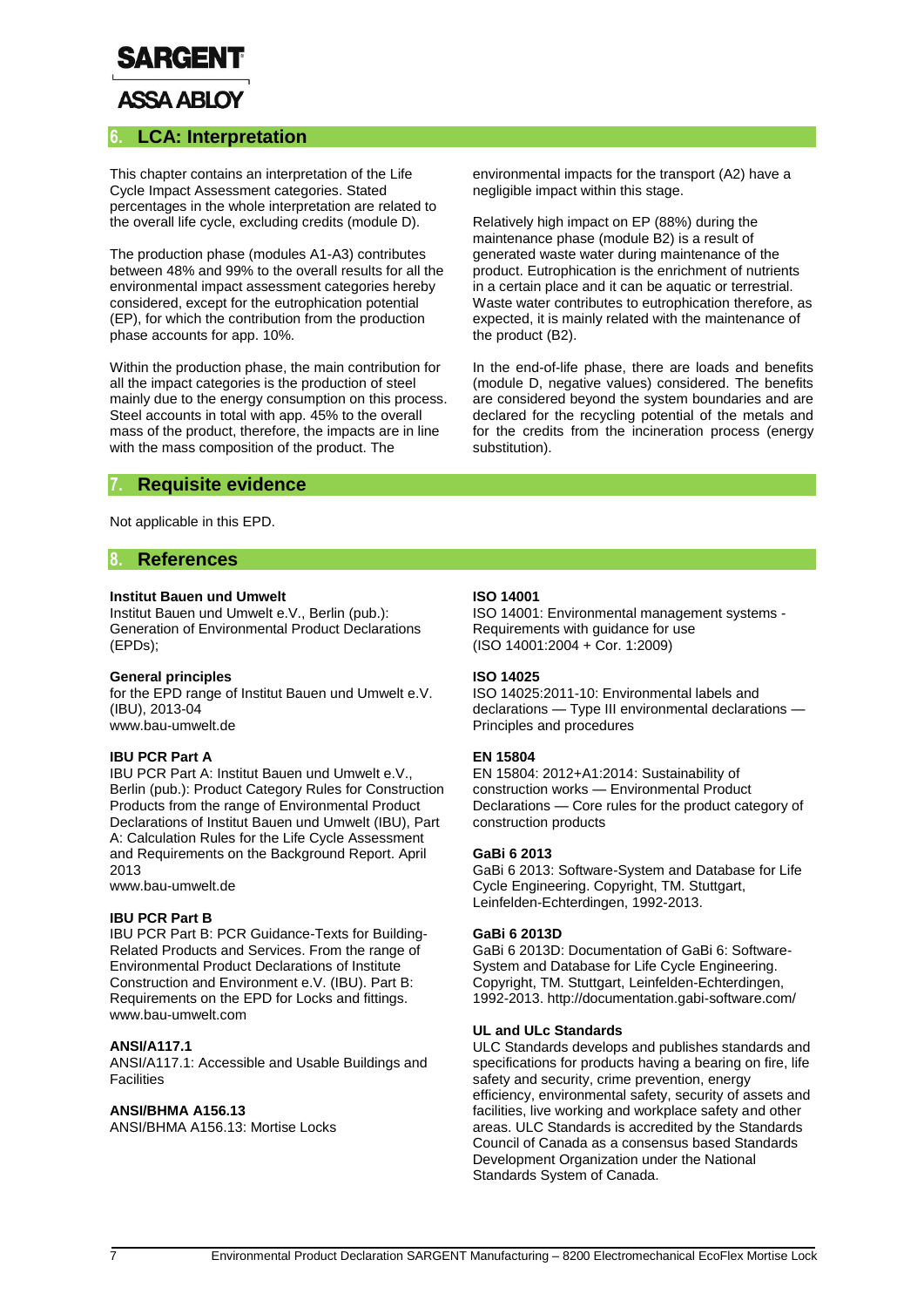## **9. Annex**

Results shown below were calculated using TRACI Methodology.

|                                  |           |                                                              |                                                                     |             |            |                   |              |                           |                             | DESCRIPTION OF THE SYSTEM BOUNDARY (X = INCLUDED IN LCA; MND = MODULE NOT DECLARED)                                  |                   |                   |            |                |                                     |          |                |                                                                                       |
|----------------------------------|-----------|--------------------------------------------------------------|---------------------------------------------------------------------|-------------|------------|-------------------|--------------|---------------------------|-----------------------------|----------------------------------------------------------------------------------------------------------------------|-------------------|-------------------|------------|----------------|-------------------------------------|----------|----------------|---------------------------------------------------------------------------------------|
|                                  |           |                                                              |                                                                     |             |            |                   |              |                           |                             |                                                                                                                      |                   |                   |            |                |                                     |          |                | <b>BENEFITS AND</b>                                                                   |
|                                  |           |                                                              | <b>CONSTRUCTI</b>                                                   |             |            |                   |              |                           |                             |                                                                                                                      |                   |                   |            |                |                                     |          |                | <b>LOADS</b>                                                                          |
|                                  |           | PRODUCT STAGE                                                |                                                                     | ON PROCESS  |            |                   |              | <b>USE STAGE</b>          |                             |                                                                                                                      |                   |                   |            |                | END OF LIFE STAGE                   |          |                | <b>BEYOND THE</b><br>SYSTEM                                                           |
|                                  |           |                                                              | <b>STAGE</b>                                                        |             |            |                   |              |                           |                             |                                                                                                                      |                   |                   |            |                |                                     |          |                | <b>BOUNDARYS</b>                                                                      |
|                                  |           |                                                              |                                                                     |             |            |                   |              |                           |                             |                                                                                                                      |                   |                   |            |                |                                     |          |                |                                                                                       |
|                                  |           |                                                              | Transport from the                                                  |             |            |                   |              |                           |                             | Operational energy                                                                                                   | Operational water |                   |            |                | Waste processing                    |          |                |                                                                                       |
|                                  |           |                                                              |                                                                     |             |            | Maintenance       |              |                           |                             |                                                                                                                      |                   |                   |            |                |                                     |          |                |                                                                                       |
|                                  |           |                                                              |                                                                     |             | Use        |                   |              |                           |                             | use                                                                                                                  |                   | use               |            |                |                                     |          |                |                                                                                       |
| supply                           | Transport |                                                              |                                                                     | Assembly    |            |                   | Repair       |                           |                             |                                                                                                                      |                   |                   | demolition | Transport      |                                     | Disposal | Reuse-         | Recovery-<br>Recycling<br>potential                                                   |
| Raw material                     |           | Manufacturing                                                | gate to the site                                                    |             |            |                   |              | Replacement <sup>1)</sup> | Refurbishment <sup>1)</sup> |                                                                                                                      |                   | De-construction   |            |                |                                     |          |                |                                                                                       |
|                                  |           |                                                              |                                                                     |             |            |                   |              |                           |                             |                                                                                                                      |                   |                   |            |                |                                     |          |                |                                                                                       |
| A1                               | A2        | A3                                                           | A4                                                                  | A5          | <b>B1</b>  | B2                | B3           | <b>B4</b>                 | <b>B5</b>                   | B <sub>6</sub>                                                                                                       | <b>B7</b>         | C1                |            | C2             | C <sub>3</sub>                      | C4       |                | D                                                                                     |
| X                                | X         | X                                                            | $\boldsymbol{\mathsf{X}}$                                           | $\mathsf X$ | <b>MND</b> | $\mathsf X$       | <b>MND</b>   | <b>MND</b>                | <b>MND</b>                  | $\boldsymbol{\mathsf{X}}$                                                                                            | <b>MND</b>        | <b>MND</b>        |            | $\mathsf X$    | <b>MND</b>                          | X        |                | X                                                                                     |
| <b>RESU</b>                      |           | ΩF                                                           | <b>THE LCA</b>                                                      |             |            |                   |              |                           |                             | - ENVIRONMENTAL IMPACT: One piece of SARGENT 8200                                                                    |                   |                   |            |                | <b>Mortise lock</b>                 |          |                |                                                                                       |
| Parameter                        |           |                                                              | Parameter                                                           |             |            | Unit              | A1 - A3      |                           | A4                          | A <sub>5</sub>                                                                                                       |                   | <b>B2</b>         |            | <b>B6</b>      | C <sub>2</sub>                      |          | C <sub>4</sub> | D                                                                                     |
| <b>GWP</b>                       |           |                                                              | Global warming potential                                            |             |            | [kg $CO2$ -Eq.]   | 7.88E+00     |                           | 7.78E-02                    | 3.28E-01                                                                                                             |                   | $-2.06E + 00$     |            | 6.25E-02       | 6.48E-02                            |          | 1.90E-02       | $-1.43E + 00$                                                                         |
| ODP                              |           | Depletion potential of the                                   |                                                                     |             |            | [kg CFC11-        | 1.41E-09     |                           | 3.96E-13                    | 1.57E-12                                                                                                             |                   | 7.23E-11          |            | 2.30E-11       | 3.30E-13                            |          | 6.09E-14       | $-1.55E-10$                                                                           |
|                                  |           | stratospheric ozone layer<br>Acidification potential of land |                                                                     |             |            | Eq.]              |              |                           |                             |                                                                                                                      |                   |                   |            |                |                                     |          |                |                                                                                       |
| AP                               |           |                                                              | and water                                                           |             |            | [kg $SO_2$ -Eq.]  | 4.62E-02     |                           | 4.65E-04                    | 9.09E-05                                                                                                             |                   | 5.67E-02          |            | 1.97E-04       | 3.88E-04                            |          | 5.68E-06       | $-5.98E - 03$                                                                         |
| EP                               |           | Ground-level smog formation                                  | Eutrophication potential                                            |             |            | [kg N-eq.]        | 2.17E-03     |                           | 3.29E-05                    | 5.13E-06                                                                                                             |                   | 4.48E-02          | 9.70E-06   |                | 2.74E-05                            |          | 1.73E-07       | $-2.69E - 04$                                                                         |
| Smog                             |           |                                                              | potential                                                           |             |            | [kg $O_3$ -eq.]   | 5.42E-01     |                           | 9.57E-03                    | 2.06E-03                                                                                                             |                   | 2.40E-01          | 1.68E-03   |                | 7.98E-03                            |          | 4.46E-05       | $-6.51E-02$                                                                           |
| Resources                        |           |                                                              | Resources                                                           |             |            | [MJ]              | 7.72E+00     |                           | 1.54E-01                    | 1.09E-02                                                                                                             |                   | 7.67E+00          |            | 4.25E-02       | 1.29E-01                            |          | 8.28E-04       | $-1.57E + 00$                                                                         |
| <b>RESUL</b>                     | .TS       |                                                              |                                                                     |             |            |                   |              |                           |                             | OF THE LCA - RESOURCE USE: One piece of SARGENT 8200 Mortise lock                                                    |                   |                   |            |                |                                     |          |                |                                                                                       |
| Parameter                        |           |                                                              | <b>Parameter</b>                                                    |             |            | Unit              |              | A1 - A3                   | A4                          |                                                                                                                      |                   | <b>B2</b>         |            |                | C <sub>2</sub>                      |          | C <sub>4</sub> | D                                                                                     |
|                                  |           |                                                              |                                                                     |             |            |                   |              |                           |                             | A5                                                                                                                   |                   |                   |            | B <sub>6</sub> |                                     |          |                |                                                                                       |
| PERE                             |           |                                                              | Renewable primary energy as                                         |             |            | [MJ]              |              | 2.13E+01                  | ÷,                          |                                                                                                                      |                   | ä,                |            |                | ÷,                                  |          |                |                                                                                       |
| PERM                             |           |                                                              | energy carrier<br>Renewable primary energy                          |             |            | [MJ]              |              | $0.00E + 00$              | ä,                          |                                                                                                                      |                   |                   |            |                | ä,                                  |          |                |                                                                                       |
| PERT                             |           |                                                              | resources as material utilization<br>Total use of renewable primary |             |            | [MJ]              |              |                           | 2.13E+01 4.23E-02           |                                                                                                                      |                   |                   |            |                | 8.63E-03 1.18E+02 7.06E-02 3.52E-02 |          |                | 5.89E-04 -2.86E+00                                                                    |
|                                  |           |                                                              | energy resources                                                    |             |            |                   |              |                           |                             |                                                                                                                      |                   |                   |            |                |                                     |          |                |                                                                                       |
| PENRE                            |           | Non renewable primary energy as                              | energy carrier                                                      |             |            | [MJ]              |              | 1.10E+02                  | ÷,                          |                                                                                                                      |                   |                   |            |                |                                     |          |                |                                                                                       |
| <b>PENRM</b>                     |           | Non renewable primary energy as                              | material utilization                                                |             |            | [MJ]              |              | $0.00E + 00$              | $\overline{a}$              |                                                                                                                      |                   |                   |            |                |                                     |          |                |                                                                                       |
| <b>PENRT</b>                     |           |                                                              | Total use of non renewable<br>primary energy resources              |             |            | [MJ]              |              |                           | 1.10E+02 1.08E+00           |                                                                                                                      |                   | 1.10E-01 6.26E+01 |            | 9.13E-01       | 8.97E-01                            |          |                | 8.94E-03 -2.07E+01                                                                    |
| <b>SM</b>                        |           |                                                              | Use of secondary material                                           |             |            | [kg]              |              |                           |                             |                                                                                                                      |                   |                   |            |                |                                     |          |                | 3.62E+00 0.00E+00 0.00E+00 0.00E+00 0.00E+00 0.00E+00 0.00E+00 0.00E+00               |
| <b>RSF</b>                       |           |                                                              | Use of renewable secondary<br>fuels                                 |             |            | [MJ]              |              |                           |                             |                                                                                                                      |                   |                   |            |                |                                     |          |                | $0.00E+00$ 0.00E+00 0.00E+00 0.00E+00 0.00E+00 0.00E+00 0.00E+00 0.00E+00             |
| <b>NRSF</b>                      |           | Use of non renewable secondary                               | fuels                                                               |             |            | [MJ]              |              |                           |                             |                                                                                                                      |                   |                   |            |                |                                     |          |                | $0.00E+00$ 0.00E+00 0.00E+00 0.00E+00 0.00E+00 0.00E+00 0.00E+00 0.00E+00             |
| <b>FW</b>                        |           |                                                              | Use of net fresh water                                              |             |            | [m <sup>3</sup> ] |              |                           |                             |                                                                                                                      |                   |                   |            |                |                                     |          |                | 8.64E-02 2.98E-05 9.48E-04 6.30E-02 3.21E-04 2.49E-05 4.64E-05 -1.09E-02              |
|                                  |           |                                                              |                                                                     |             |            |                   |              |                           |                             | RESULTS OF THE LCA - OUTPUT FLOWS AND WASTE CATEGORIES: One piece of SARGENT 8200                                    |                   |                   |            |                |                                     |          |                |                                                                                       |
| <b>Mortise lock</b><br>Parameter |           |                                                              |                                                                     | Parameter   |            |                   | Unit         |                           | A1 - A3                     | A4                                                                                                                   | A5                |                   | <b>B2</b>  | B <sub>6</sub> | C <sub>2</sub>                      |          | C <sub>4</sub> | D                                                                                     |
| <b>HWD</b>                       |           |                                                              | Hazardous waste disposed                                            |             |            |                   | [kg]         |                           |                             |                                                                                                                      |                   |                   |            |                |                                     |          |                | 4.34E-03 2.45E-06 7.54E-06 3.67E-03 7.11E-07 2.04E-06 6.24E-07 - 2.75E-03             |
| <b>NHWD</b>                      |           |                                                              | Non hazardous waste disposed                                        |             |            |                   | [kg]         |                           |                             |                                                                                                                      |                   |                   |            |                |                                     |          |                | 7.36E-01 1.35E-04 9.12E-03 4.37E-01 2.91E-04 1.13E-04 1.77E-03 1.06E-02               |
| <b>RWD</b>                       |           |                                                              | Radioactive waste disposed                                          |             |            |                   | [kg]         |                           |                             |                                                                                                                      |                   |                   |            |                |                                     |          |                | 5.95E-03   1.41E-06   6.29E-06   1.40E-03   7.52E-05   1.17E-06   3.56E-07 - 1.33E-03 |
| <b>CRU</b>                       |           |                                                              | Components for re-use                                               |             |            |                   | [kg]         |                           |                             | $0.00E + 0000.00E + 0000.00E + 0000.00E + 0000.00E + 0000.00E + 0000.00E + 00000$                                    |                   |                   |            |                |                                     |          |                | $\blacksquare$                                                                        |
| <b>MFR</b><br><b>MER</b>         |           |                                                              | Materials for recycling<br>Materials for energy recovery            |             |            |                   | [kg]<br>[kg] |                           |                             | 0.00E+000.00E+001.91E-010.00E+000.00E+000.00E+000.00E+00<br>0.00E+000.00E+000.00E+000.00E+000.00E+000.00E+000.00E+00 |                   |                   |            |                |                                     |          |                |                                                                                       |
| EEE<br>EET                       |           |                                                              | Exported electrical energy<br>Exported thermal energy               |             |            |                   | [MJ]<br>[MJ] |                           |                             | 0.00E+000.00E+004.23E-010.00E+000.00E+000.00E+003.64E-02<br>0.00E+000.00E+001.19E+000.00E+000.00E+000.00E+009.98E-02 |                   |                   |            |                |                                     |          |                | $\blacksquare$                                                                        |